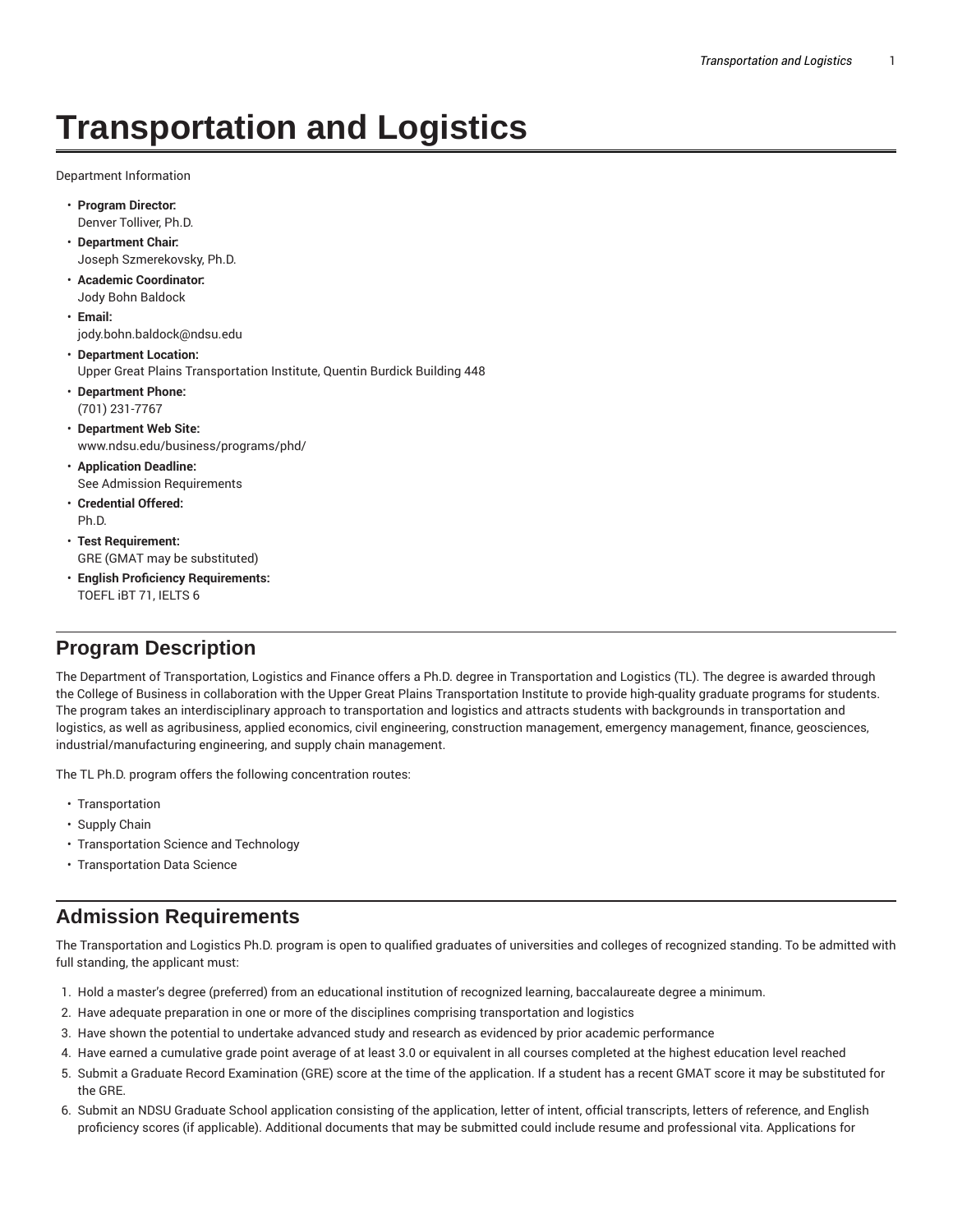admission will be submitted via the Graduate School website. Applicants must meet all application requirements of the graduate school and department before being considered for acceptance.

- Domestic applicants requesting funding and all international applicants, the application deadline is April 1 for fall semester and September 1 for spring semester.
- Domestic applicants not requesting funding, the application deadline is July 1 for fall semester and December 1 for spring semester.

Students who do not meet all requirements for admission or have deficiencies in prerequisite course work, but show satisfactory potential for graduate study, may be admitted conditionally. The conditional status may be changed to full graduate standing after the first or second semester of study, based on the student's academic performance.

### **Apply for Admission**

To apply for admission, please visit the Admission Information page (https://bulletin.ndsu.edu/graduate/admission-information).

### **Financial Assistance**

The number of assistantships vary from year to year, depending on grant availability and the number of students in residence. Applicants are considered on the basis of merit and potential to undertake advanced study and research.

To be considered for an assistantship, an applicant must complete a Graduate School application, be accepted by the department, and identify the desire for an assistantship or financial need in the statement of purpose.

Graduate tuition is waived for students with assistantships, but all fees are the student's responsibility.

### **Degree Requirements**

The Ph.D. program requires the completion of a minimum of 90 credits of graduate study beyond the baccalaureate degree with an overall GPA of 3.0 or higher. Each student must develop a plan of study under the guidance of a faculty adviser and a supervisory committee. Twenty-four of the graduate credit hours must consist of the core courses below. A minimum of 9 credit hours must be taken in the student's area of concentration and 6 credit hours in quantitative methods. A minimum of 30 credit hours must consist of research-based dissertation credits.

Students must take a qualifying examination upon completion of the core courses. The qualifying exam will include two components: (1) core transportation and logistics knowledge and (2) competency in quantitative methods. After passage of the qualifying examination and successful completion of the courses designated in the plan of study, the student may schedule a comprehensive examination. The comprehensive exam includes written and oral components related to the student's area of concentration. The comprehensive exam also includes a dissertation prospectus examination in which the student must present and defend a plan for undertaking and completing a dissertation. After passage of the comprehensive exam and completion of the dissertation, the doctoral candidate must pass a final examination in which the completed dissertation is presented and defended.

| Code                                     | <b>Title</b>                                                | <b>Credits</b> |
|------------------------------------------|-------------------------------------------------------------|----------------|
| Core Courses ( $\geq 24$ credits)        |                                                             |                |
| <b>TL 757</b>                            | Intelligent Transportation Solutions                        | 3              |
| <b>TL 781</b>                            | <b>Traffic Safety and Evaluation</b>                        | 3              |
| <b>TL 782</b>                            | <b>Highway Planning and Logistics</b>                       | 3              |
| <b>TL 783</b>                            | <b>Transportation Systems II</b>                            | 3              |
| <b>TL 788</b>                            | Research in Transportation and Logistics                    | 3              |
| <b>TL 789</b>                            | Leadership, Ethics, and Academic Conduct in Transportation  | 3              |
| <b>TL 831</b>                            | Modeling for Transportation and Logistics Decision Analysis | 3              |
| <b>TL 885</b>                            | Geospatial Information Systems for Transportation           | 3              |
| <b>TL 892</b>                            |                                                             | $1 - 6$        |
| <b>GEOG 655</b>                          | Introduction to Geographic Information Systems              | 4              |
| Quantitative Methods ( $\geq 6$ credits) |                                                             |                |
| <b>COMM 707</b>                          | Quantitative Research Methods in Communication              | 3              |
| <b>EDUC 885</b>                          | <b>Structural Equation Modeling Fundamentals</b>            | 3              |
| <b>ENGR 771</b>                          | Probabilistic and Deterministic Methods                     | 3              |
| <b>SOC 700</b>                           | <b>Qualitative Methods</b>                                  | 3              |
| SOC 701                                  | <b>Quantitative Methods</b>                                 | 3              |
| Dissertation ( $\geq 30$ credits)        |                                                             |                |
| <b>TL 899</b>                            |                                                             | $1 - 15$       |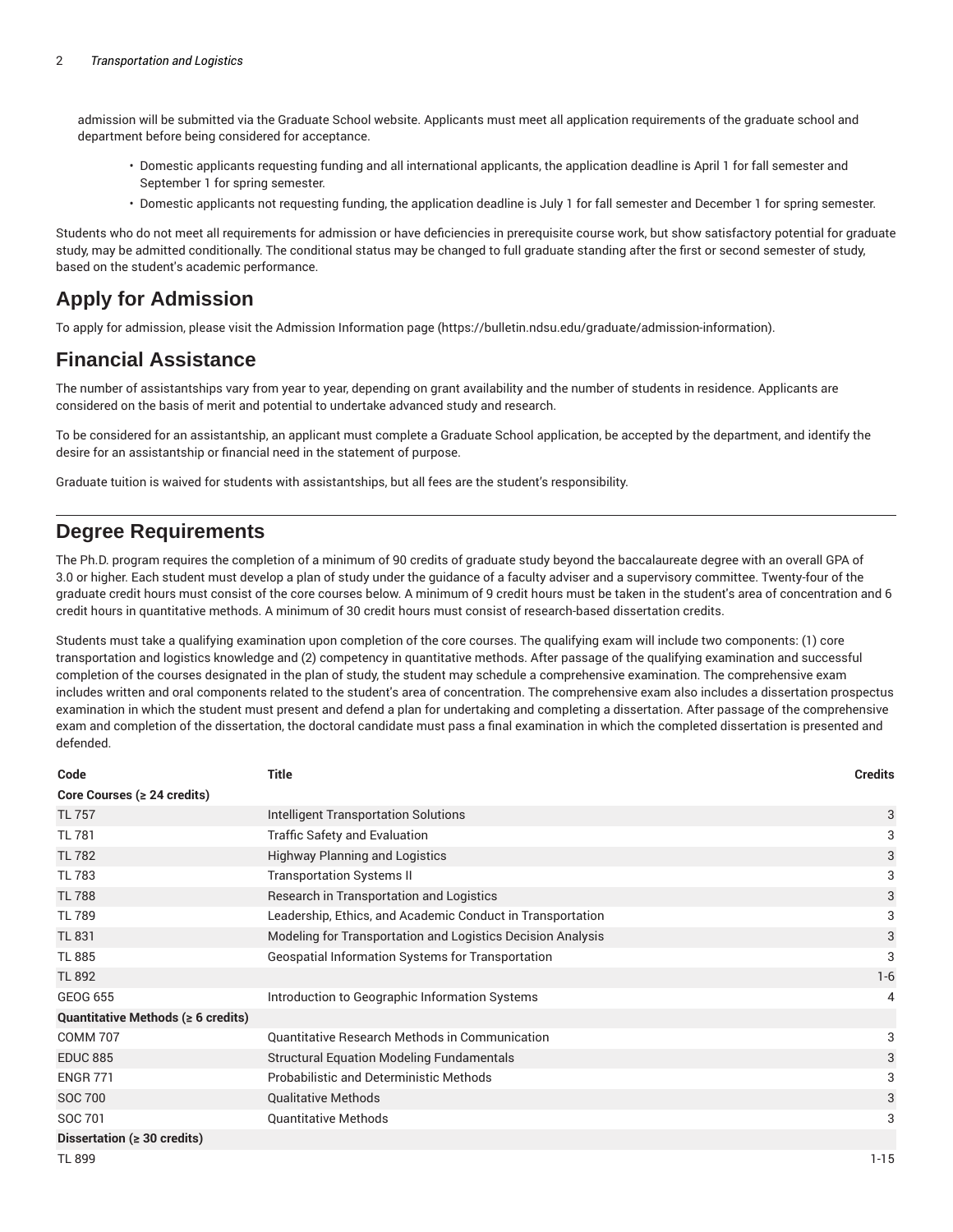| <b>Concentration Elective Courses</b>              |                                                             |   |
|----------------------------------------------------|-------------------------------------------------------------|---|
| Transportation ( $\geq 9$ credits)                 |                                                             |   |
| <b>TL 751</b>                                      | <b>Transportation Cyber-Physical Security</b>               | 3 |
| TL 752                                             | <b>Transportation Planning and Environmental Compliance</b> | 3 |
| <b>TL 753</b>                                      | <b>Transportation System Modeling</b>                       | 3 |
| <b>TL 754</b>                                      | <b>Urban Transportation Systems Analysis</b>                | 3 |
| <b>TL 755</b>                                      | <b>Context Sensitive Solutions</b>                          | 3 |
| <b>TL 756</b>                                      | Transportation and Land Use Integration                     | 3 |
| <b>TL 785</b>                                      | Spatial Analysis in Transportation                          | 3 |
| <b>TL 786</b>                                      | <b>Public Transportation</b>                                | 3 |
| <b>TL 787</b>                                      | <b>Public Transportation II</b>                             | 3 |
| Supply Chain $( \geq 9 \text{ credits})$           |                                                             |   |
| <b>TL 715</b>                                      | Introduction to ERP                                         | 3 |
| <b>TL 719</b>                                      | Crisis Analysis and Homeland Security                       | 3 |
| <b>TL 721</b>                                      | International Logistics Management                          | 3 |
| <b>TL 725</b>                                      | <b>ERP Configuration</b>                                    | 3 |
| <b>TL 733</b>                                      | Case Studies in Logistics                                   | 3 |
| <b>TL 735</b>                                      | <b>Practical Data Analytics</b>                             | 3 |
| <b>TL 811</b>                                      | Modeling for Logistics Research                             | 4 |
| <b>TL 823</b>                                      | Contemporary Supply Chain Research                          | 3 |
| <b>TL 829</b>                                      | Supply Chain Risk Management                                | 3 |
| Transportation Science and Technology (≥9 Credits) |                                                             |   |
| <b>TL 711</b>                                      | Logistics Systems                                           | 3 |
| <b>TL 725</b>                                      | <b>ERP Configuration</b>                                    | 3 |
| <b>TL 729</b>                                      | Adaptive Planning in Logistics Systems                      | 3 |
| <b>TL 731</b>                                      | <b>Logistics Decision Analysis</b>                          | 3 |
| <b>TL 735</b>                                      | <b>Practical Data Analytics</b>                             | 3 |
| <b>TL 751</b>                                      | <b>Transportation Cyber-Physical Security</b>               | 3 |
| <b>TL 753</b>                                      | <b>Transportation System Modeling</b>                       | 3 |
| <b>TL 754</b>                                      | <b>Urban Transportation Systems Analysis</b>                | 3 |
| <b>TL 756</b>                                      | Transportation and Land Use Integration                     | 3 |
| <b>TL 785</b>                                      | Spatial Analysis in Transportation                          | 3 |
| <b>TL 811</b>                                      | Modeling for Logistics Research                             | 4 |
| <b>TL 823</b>                                      | Contemporary Supply Chain Research                          | 3 |
| <b>ENGR 770</b>                                    | <b>Quantitative Modeling</b>                                | 3 |
| <b>ENGR 771</b>                                    | Probabilistic and Deterministic Methods                     | 3 |
| <b>GEOG 656</b>                                    | Advanced Geographic Information Systems                     | 3 |
| Transportation Data Science (≥ 9 credits)          |                                                             |   |
| <b>TL 731</b>                                      | <b>Logistics Decision Analysis</b>                          | 3 |
| <b>TL 735</b>                                      | <b>Practical Data Analytics</b>                             | 3 |
| <b>TL 753</b>                                      | <b>Transportation System Modeling</b>                       | 3 |
| TL 811                                             | Modeling for Logistics Research                             | 4 |
| <b>GEOG 656</b>                                    | Advanced Geographic Information Systems                     | 3 |
| <b>STAT 664</b>                                    | Discrete Data Analysis                                      | 3 |
| <b>STAT 670</b>                                    | <b>Statistical SAS Programming</b>                          | 3 |
| <b>STAT 761</b>                                    | <b>Advanced Regression</b>                                  | 3 |
| <b>STAT 777</b>                                    | Multivariate Theory                                         | 3 |
| <b>STAT 852</b>                                    | Longitudinal Data Analysis                                  | 3 |
| <b>STAT 859</b>                                    | <b>Applied Spatial Statistics</b>                           | 3 |
| <b>CSCI 679</b>                                    | Introduction to Data Mining                                 | 3 |
| <b>CSCI 736</b>                                    | Advanced Intelligent Systems                                | 3 |
| <b>CSCI 760</b>                                    | Dynamic Programming                                         | 3 |
|                                                    |                                                             |   |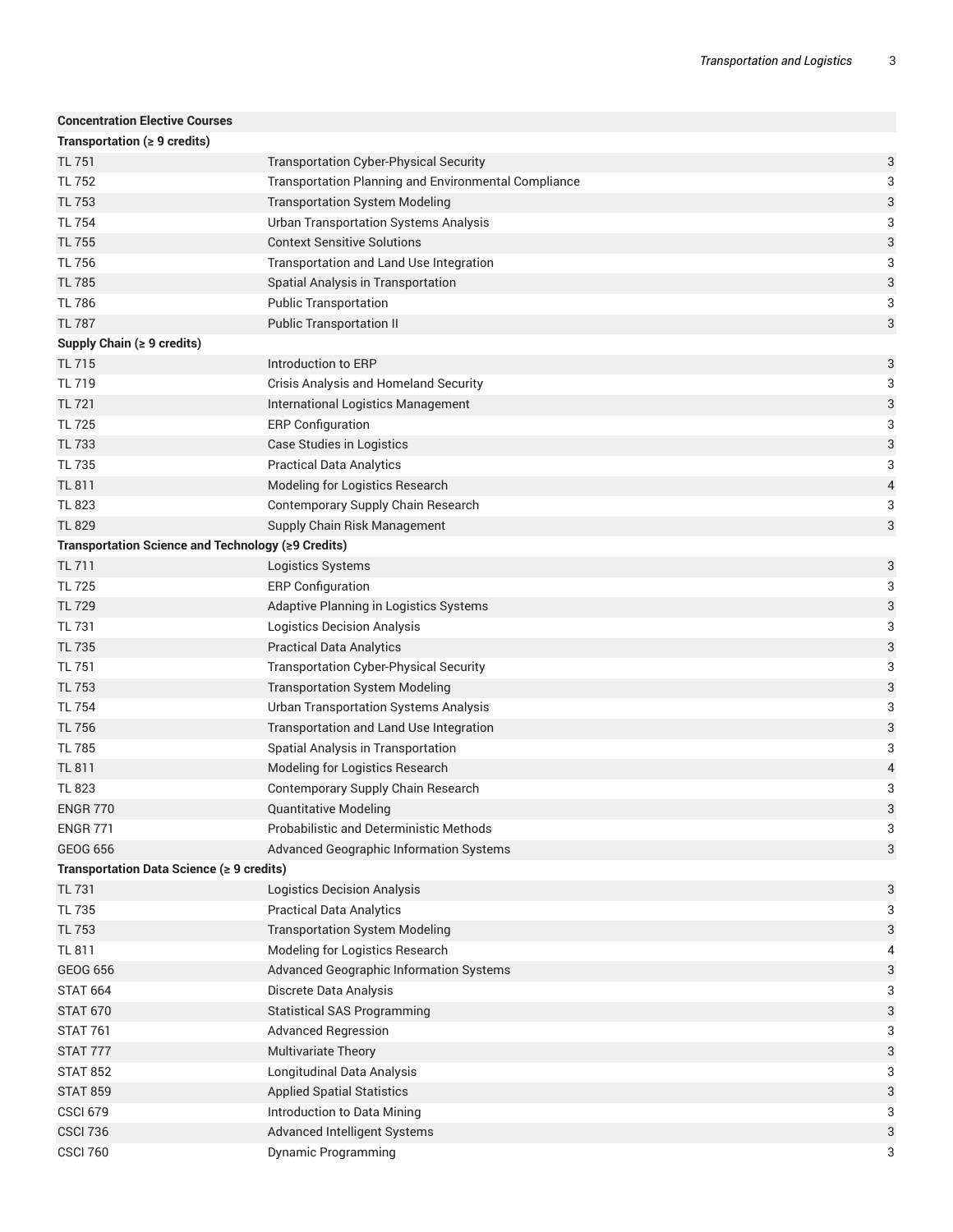| <b>CSCI 835</b> | <b>Neural Networks</b>      | 3 |
|-----------------|-----------------------------|---|
| CSCI 862        | Network Flows               | 3 |
| <b>CSCI 879</b> | <b>Advanced Data Mining</b> | 3 |
| <b>CSCI 880</b> | Methods of Optimization     | 3 |
|                 |                             |   |

### **Faculty**

#### **Raj Bridgelall, Ph.D.**

#### North Dakota State University, 2015

Research Interests: Big Data Analytics, Internet-of-Things (IoT), Cloud Computing; Connected and Autonomous Vehicles (CAV), Shared Mobility, Intelligent Transportation Solutions; Signal Processing and Mathematical Modeling of Transportation Systems; Remote Sensing with Unmanned Aircraft Systems; Hyperspectral Image Analysis; Radio Frequency Identification (RFID); Real-Time Locating Systems (RTLS); Energy Harvesting and Massive Scale Autonomous Wireless Sensor Networks Department: Transportation, Logistics and Finance

**Alan Dybing, Ph.D.**

North Dakota State University, 2013 Research Interests: Asset Management, Energy Impacts, Freight Transportation, Agricultural Transportation, Supply Chain Management, Transportation Economics, Spatial Analysis, Transportation Systems Modeling Department: Transportation, Logistics and Finance

#### **Ranjit Godavarthy, Ph.D.**

#### Kansas State University, 2012

Research Interests: Public Transportation in Small Urban and Rural Areas, Demand Response Transit and Paratransit, Bike Share, Roundabouts, Traffic Engineering and Operations, Transportation and Highway Safety Department: Transportation, Logistics and Finance

#### **Jill Hough, Ph.D.**

University of California-Davis, 2007 Research Interests: Public Transportation in Rural and Small Urban Locations, Workforce Development, Mobility of the Aging, Transportation Planning and Policy, Intelligent Transportation Systems Department: Transportation, Logistics and Finance

#### **Pan Lu, Ph.D.**

#### North Dakota State University, 2011

Research Interests: Connected and Autonomous Vehicles, Smart Material and Structure Health Monitoring, Big Data Analytics for Transportation, Smart Transportation, Transportation System, Asset Management, Multimodal Transportation, Geospatial Transportation Modeling Department: Transportation, Logistics and Finance

#### **Jeremy Mattson, Ph.D.**

North Dakota State University, 2017 Research Interests: Public Transportation, Transportation Economics, Demand Modeling, Travel Behavior, Built Environment Department: Transportation, Logistics and Finance

#### **Diomo Motuba, Ph.D.**

North Dakota State University, 2009 Research Interests: Transportation and Land Use Planning, Freight Modeling, Transportation Economics, Connected Automated Vehicles, Logistics and Supply Chain Management, Transportation Safety Department: Transportation, Logistics and Finance

#### **Tim O. Peterson, Ph.D.**

Texas A&M University, 1988 Research Interests: Managerial Leadership, Application of Information Technology to Organizational Issues, Scholarship of Teaching Department: Management and Marketing

#### **Fred Riggins, Ph.D.**

Carnegie Mellon University, 1994

Research Interests: Economics of Information Systems, Interorganization Systems, Adoption of New Technology, Radio Frequency Identification (RFID), Internet-of-Things (IoT), Blockchain, Cryptoeconomics, Information and Communication Technology in Microfinance Department: Accounting and Information Systems

#### **Joseph Szmerekovsky, Ph.D.**

Case Western Reserve University, 2003